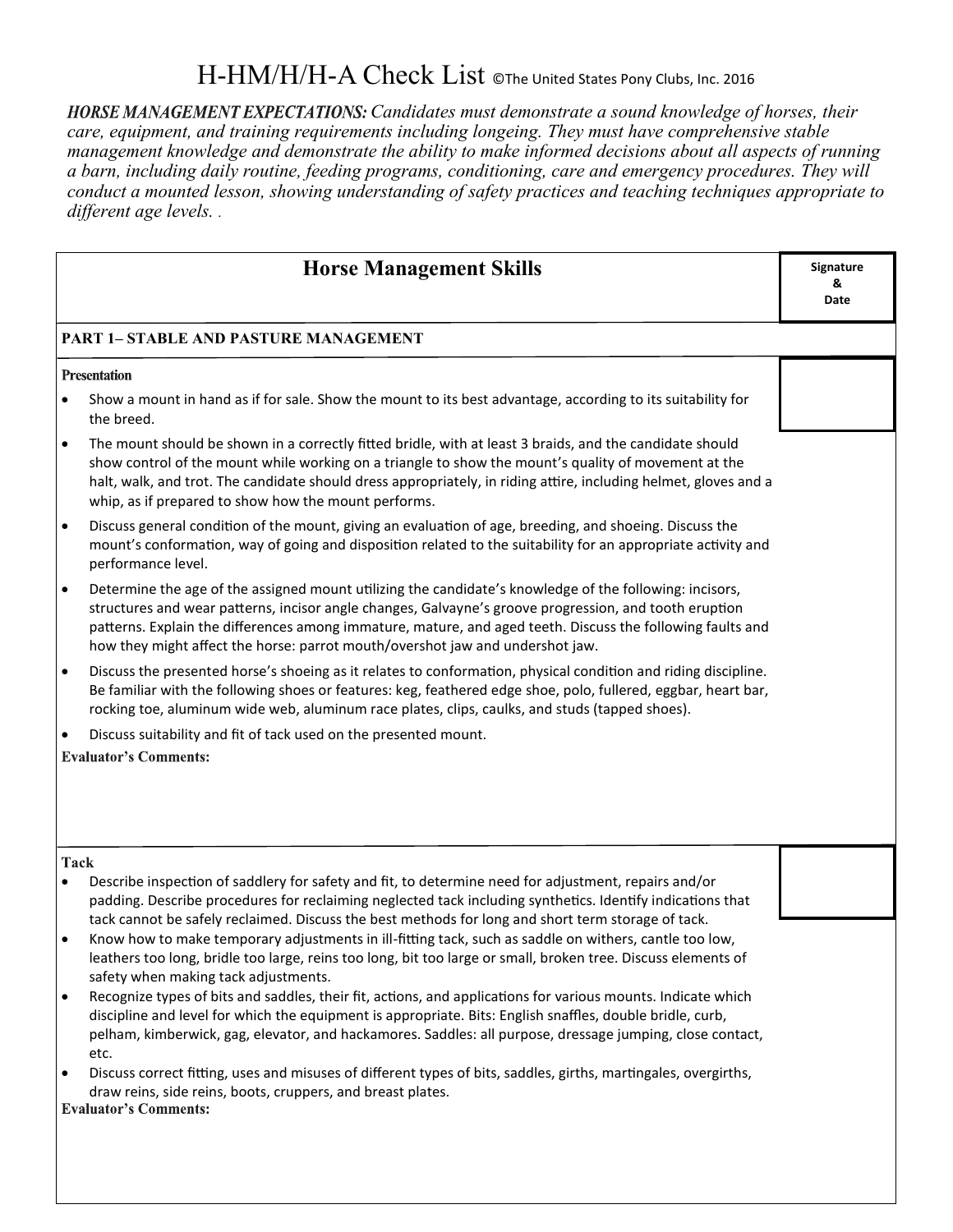*This template replaces several blocks and lines in the HM/H/H-A Standard under Stable Management:* Record book, Stable Management, Stable Construction/Pasture Management

- Candidates will design, present and be prepared to discuss a detailed outline of a hypothetical facility and horse management plan for the care of 5-10 horses within a safe and efficient system based on best geographical best management practices. At the beginning of the test, candidates will present to the examiners):
- A drawing of the entire facility including barn, turnout areas, riding/training areas, driveways and walkways gates.
- A floor plan of the barn showing location and size of stalls, aisles, feed/hay/bedding storage, tack room, grooming area, windows, doors, etc.
- A detailed floor plan with dimensions of a stall, the tack room and feed area. A description of the materials chosen for construction to include flooring for all areas, fencing, footing for riding/training areas, doors, gates.
- A description of the type of facility.
- A sample schedule of daily facility care routine.
- Parasite management philosophy/routine/schedule
- Pasture management routine/schedule for facility
- Pictures, descriptions and poisoning symptoms for at least 5 poisonous plants in the candidate's area.
- Manure management plan for the facility
- A yearly inoculation and dental schedule for facility.
- Yearly schedule for farrier care.
- An emergency plan for facility with planning for potential crisis of both a general and a geographic nature.
- Seasonal differences or adjustments for above plans/schedule

**Evaluator's Comments:** 

### **Nutrition**

- Demonstrate ability to purchase feed responsibly by discussing the characteristics, advantages, and disadvantages of different types of grains, pellets, sweet and mixed feeds, bran, and extruded feeds.
- Discuss and define a complete nutritional program for various types of horses (i.e., aged, growing, breeding, lactating, working, idle, lay up, special health conditions) that includes consideration and common sources of protein, fat, fiber, and carbohydrates, minerals, vitamins, electrolytes; and interpretation of the nutritional value of feed available from label information. Describe a basic, appropriate ration—to include composition of concentrates vs. roughages and percentages of protein, fat and fiber and need for specific vitamins and minerals.
- Be able to discuss the nutritional management of health conditions including Equine Cushing's Disease, Equine Metabolic Syndrome, and Insulin Resistance.
- Discuss cost of and safe storage methods for different varieties and quantities of feed.
- Discuss criteria used to determine whether or not feed supplements or nutraceuticals are needed. Discuss benefits and dangers of use.
- Discuss differences in care, as related to seasonal weather changes for mounts at grass.

**Evaluator's Comments:** 

## Conditioning

 Present, discuss and evaluate an 8 week conditioning plan that is designed to prepare a horse for a stated activity, competition, injury rehabilitation or return from roughing off. The plan needs to include description of mount (e.g., age, breed, current fitness level, body condition score, etc.). Discuss how you will evaluate the effectiveness of your plan and what factors might alter your plan. Discuss the nutritional changes that might occur as the plan progresses.

**Evaluator's Comments:**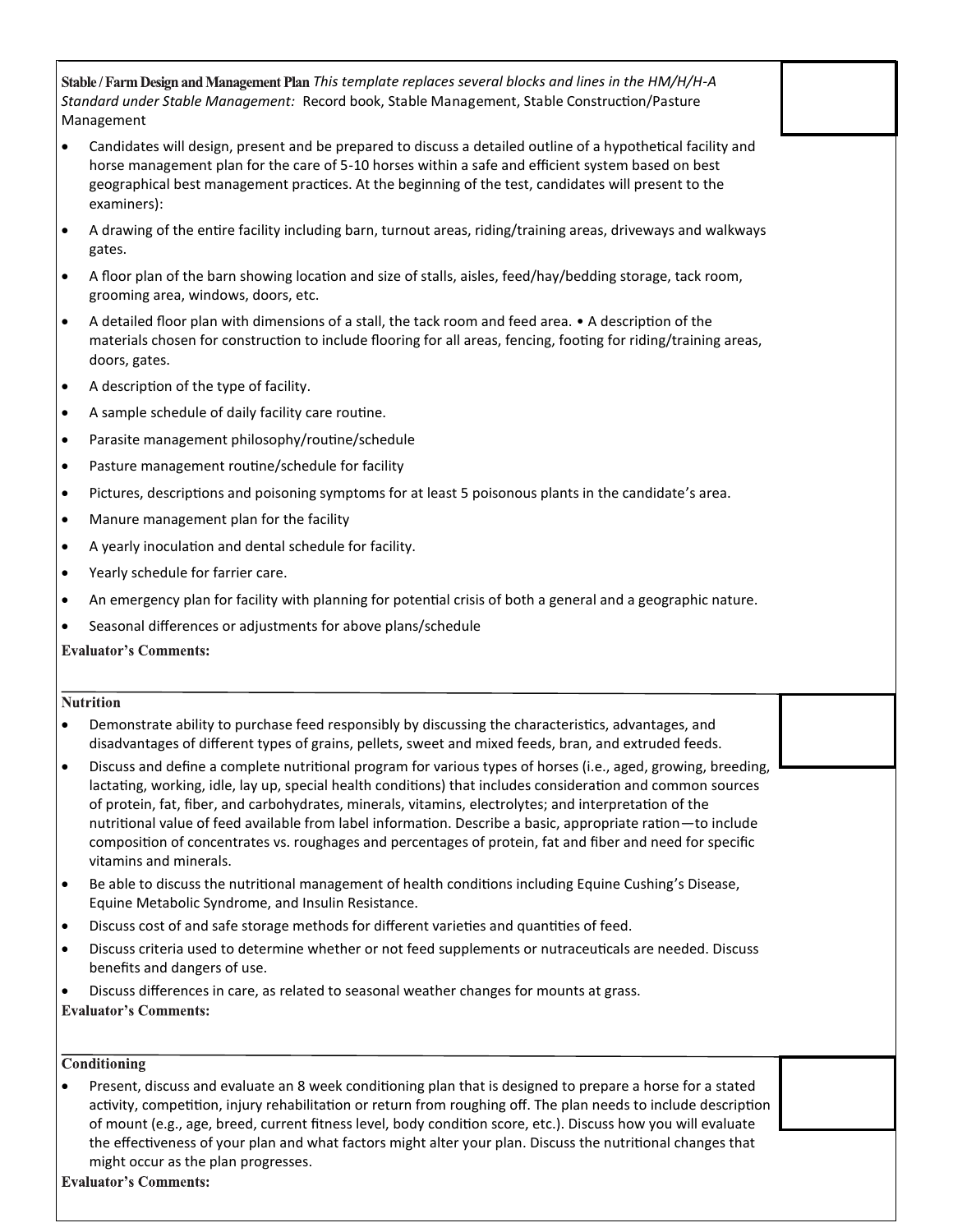#### **Land Conservation**

 Discuss the relationship between land conservation concerns and initiatives and equine sports and horse management. Discussion may include current and future challenges from the local area to the global environment. Describe appropriate methods to include land conservation awareness into an unmounted curriculum.

**Evaluator's Comments:** 

# **PART 2– VETERINARY KNOWLEDGE**

### **Health/Systems/Diseases**

- Candidates will be presented with disease scenarios and should have sufficient knowledge to identify major anatomical parts and to describe the basic functions of the following systems: respiratory, urinary, circulatory/lymphatic, nervous, digestive, reproductive, skeletal, and major muscle groups involved with locomotion (circle of muscles). i.e.-Trapezius, Rhomboideus, Triceps group, Biceps brachii, Longissimus dorsi, Rectus abdominis, Pectoral group, Gluteal group, Digital extensor group, Digital flexor group, Quadriceps group, Biceps femoris, Hamstring group (Semitendinosus & Semi-membranosus)
- Locate and discuss the following disorders/diseases according to the anatomical system involved, causative agent, signs, and care: colic, gastric ulcer, choke, heaves, laminitis, recurrent uveitis (periodic ophthalmia), eye problems, rhinopneumonitis, influenza, Equine viral arteritis, encephalomyelitis, tetanus, strangles, equine infectious anemia, rabies, Potomac horse fever, EPM (Equine Protozoal Myeloencephalitis), botulism, West Nile, metabolic disorders, (Equine Cushing's Disease, insulin resistance, Equine metabolic syndrome).
- Discuss predisposing factors, including symptoms and care of mount for the following: fever, tying up, inflammation, edema, arthritis, shock, and dehydration.
- Discuss diseases associated with travel and exposure to strange mounts.

**Evaluator's Comments:** 

**Bandaging** 

- *Discuss and demonstrate the application of selected specialty bandages using appropriate materials, such as: sheet cotton, flannel, track bandages, vet wrap, elastic adhesive bandages, Ace bandages, conforming gauze, quilt batting, quilts, diapers, towels, etc. (see the manual). Discuss values and potential dangers when any of the above materials are prescribed.*
- Demonstrate one specialty bandage that includes the knee or hock joint from the following selection: spider or figure eight.
- Demonstrate one specialty bandage from the following selection: shipping bandages, sweat, poultice, pressure, hoof abscess, heel grab, cold water, and ice.

**Evaluator's Comments:** 

### **Special Care**

- Discuss possible indications for use of the following drug classes.
- Understand the possible complications that can result from their use and when a veterinarian should be consulted prior to or during their use.
- Discuss administration and storage of each drug.
- Discuss any management concerns that need to be addressed for a horse on those drug classes: **NSAIDS**

• Firocoxib (Equioxx®) • Phenylbutazone (Bute) • Flunixin meglumine (Banamine®) • Diclofenac (Surpass®)

## **Tranquilizers**

• Acepromazine (PromAce®)

Continued on Page 4….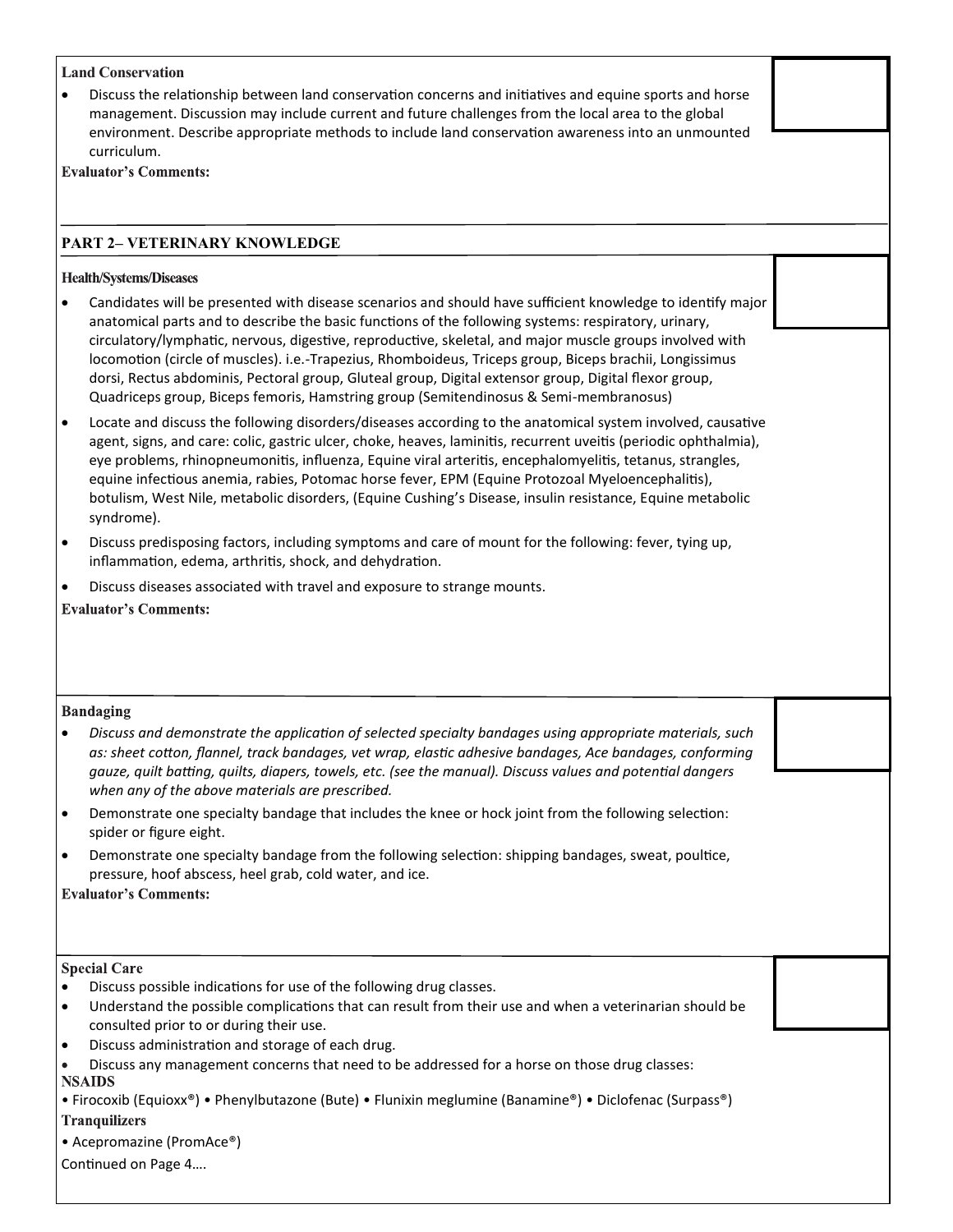# **Special Care Continued.**

**Sedatives/Pain Relievers**

- Xylazine (Rompun®) Detomidine (Dormosedan®) Romifidine (Sedivet®) Butorphanol (Torbugesic\*) **Corticosteroids**
- Dexamethasone (Azium®) Triamcinolone (Vetalog®) Methylprednisolone (Depo-Medrol®)
- **Gastric Ulcer Treatments**
- Omeprazole (Gastrogard®/Ulcerguard®)

# **Osteoarthritis Treatments**

- Hyaluronic Acid (Legend®, Conquer®) Polysulfated glycosaminoglycans (Adequan\*)
- Discuss specific precautions when shipping, feeding and restraining a sedated mount.
- Discuss twitches-benefits, dangers and different types..
- Describe other methods of physical restraint, from mild to aggressive
- **Evaluator's Comments:**

**Conformation and Lameness** 

- With horse(s) present, the candidate locates and discusses the following conformation faults. Discussion should include the effects these might have on movement and how they might contribute to lameness. base wide, short upright pasterns, base narrow, standing under, cow hocks, bench knees, sickle hocks, knock knees, toe-in, calf knees, toe-out, over at the knee, contracted heels, bow leg, camped out in front, straight stifle/post leg, long sloping pasterns
- Discuss the functional anatomy of the legs to include the joints, the groups of locomotor muscles and insertions of major tendons and ligaments.
- Have a basic understanding of the biomechanics of movement and self carriage (Circle of Muscles).
- Observe a mount in motion to assess its athletic ability and suitability use as it might be affected by any of the conformation faults listed above and below: straight shoulder, long back, too long or short neck, mutton/high withers, various slopes of croup, slab sided, and ewe neck.
- Observe a mount in motion and identify obvious front and hind leg unsoundness. .

**Evaluator's Comments:** 

# **PART 3– TEACHING & TRAINING**

**Teaching Techniques** 

- Know techniques included in USPC Manual of Horsemanship, Vol. III and be able to demonstrate knowledge of those skills as acquired through teaching experience.
- Discuss ways to handle the following lesson situations: mixed age or skill group, effective use of assistant, interfering coach or parent, unsuitable and/or unsound mount, runaway mount, disobedient mount, fall of rider, arguing student, uninterested student, fearful student, unfit condition of mount or student, change in weather or environment prior to or during a lesson, and any problems beyond a teacher's ability or training to solve. Discuss how to recognize and to adapt teaching technique(s) for students who might have physical differences or different learning styles.
- Discuss skills that would be covered in teaching a C Pony Club member to longe a mount safely and effectively. Demonstrate knowledge of D, C, and B Standards requirements.
- Discuss and demonstrate as directed the use of general first aid equipment. Discuss instructor emergency preparedness and risk management suitable for any teaching situation. For the safety of their lessons a candidate should bring: hat, cell phone, local emergency number (might not always be 911), address of teaching location, rubber bands, extra pair of rein stops, tape measure, towel, whip, spurs, gloves, first aid kit and your teaching tools, (i.e., cones) Know the local phone numbers for a farrier, vet, ambulance and fire department. All candidates should be in riding attire including proper footwear. All students must wear USPC approved medical armbands or bracelets.

**Evaluator's Comments:**